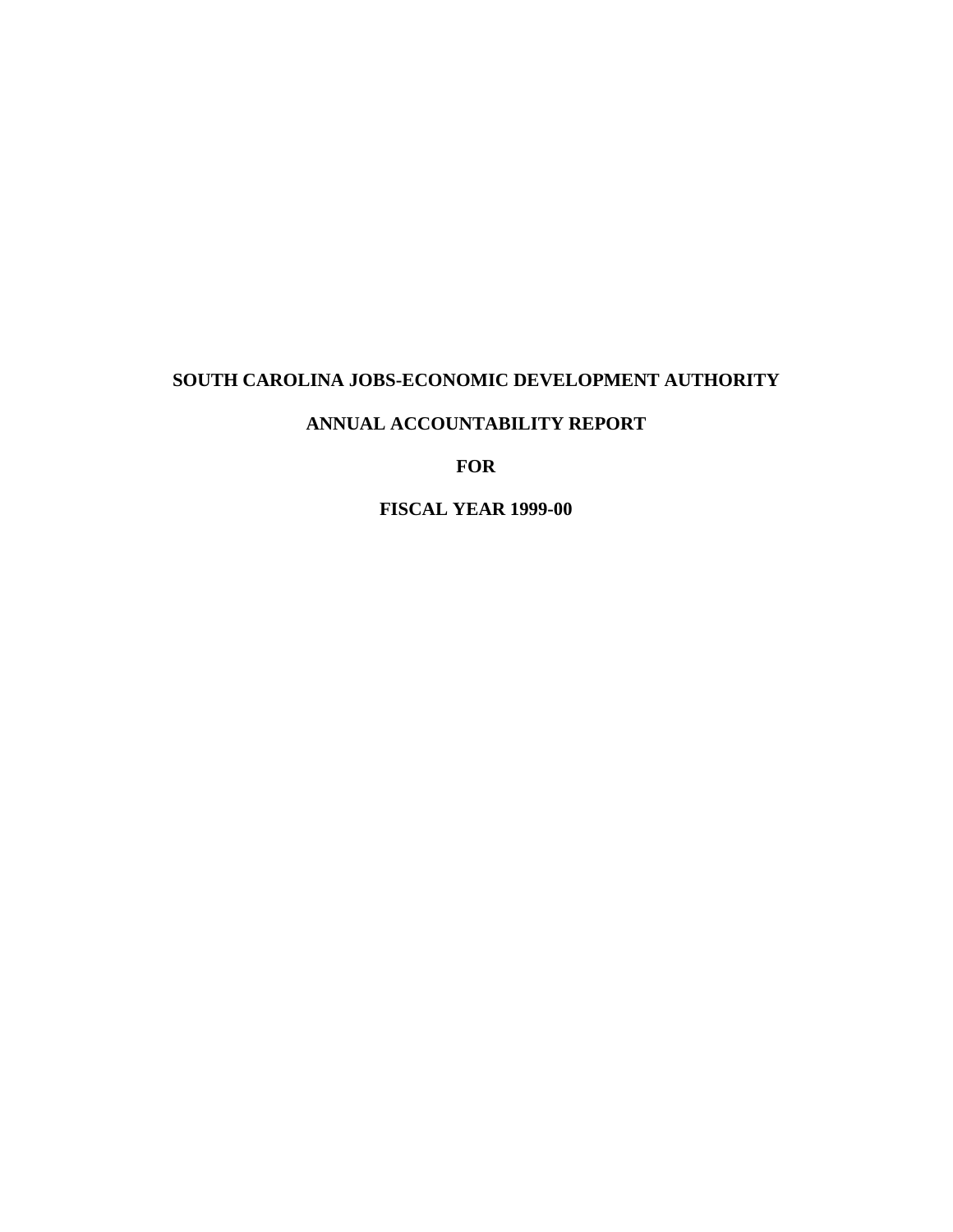**October 26, 2000**

**Ms. Karen Amos Office of State Budget 1122 Lady Street, 12th Floor Columbia, SC 29201**

**Dear Ms. Amos:**

**Please find enclosed the Annual Accountability Report for Fiscal Year 1999-00 for the South Carolina Jobs-Economic Development Authority (JEDA).**

**This Accountability Report documents the goals and results achieved during the third full year of the implementation of our Strategic/Operating Plan adopted by our Board of Directors in December 1996. All specific programmatic goals and objectives were determined by senior staff and approved and adopted by our Board of Directors.**

**Should you have any questions, kindly give me a call.**

**Yours sincerely,**

**Elliott E. Franks, III**

**EEF:gbs**

**Enclosure**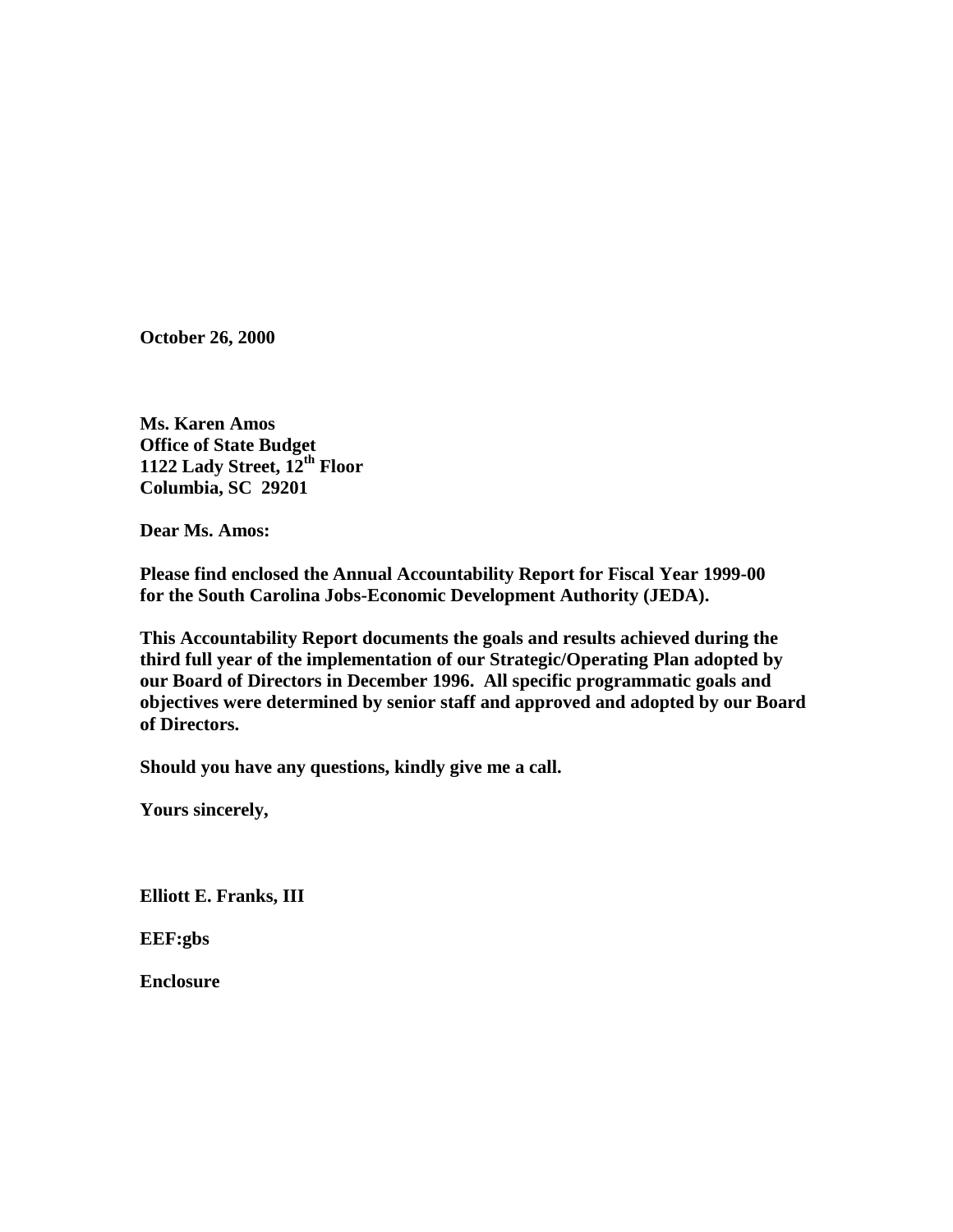# **EXECUTIVE SUMMARY**

**While our state witnessed another good year with respect to Economic Development activity, it was not commensurate with the record setting levels of the prior two years. Good jobs were created, employee compensation improved, inflation remained relatively stable and corporate profits in most sectors grew. Overall, it was a good year.**

**Fiscal year 1999-00 was the third full year of the implementation of our Strategic/Operating Plan. Again, consistent with that plan we brought on line our SBA Micro Loan program and the first and second phases of our (CDFI Community Development Finance Institution) application were approved. Specifically, we were certified as a CDFI and the Technical Assistance Component was funded. The SBA Micro Loan program opens up another important vehicle for our State to respond to the legitimate demands of the "Mom" and "Pop" businesses in South Carolina. Loans will range from \$1,000 to a maximum of \$25,000. The CDFI approvals are significant in that this program will allow us to work with indigenous community organizations involved in providing assistance to small businesses and residential areas. This program will also allow us to interface with the Department of Commerce as they begin the implementation of the new Community Development legislation passed in May. Our Industrial Revenue Bond (IRB) program continued to grow both with respect to dollar volume but more important to the number and kinds of non-profit organizations who needed to access the capital markets. All of the other direct loan programs posted viable and healthy totals for the year. We are especially proud of the even closer program coordination and support with the Department of Commerce, the Governor's Office and the Budget and Control Board.**

**Again, in FY99-00, we did not rank our loan programs. The programs are designed and tailored such that they were consistent with our Strategic/Operating Plan ensuring that JEDA can meet a wide range of small business needs. As cited above, these programs consist of "direct loans", "loan participation", "loan guarantees", and tax-exempt and taxable Industrial Revenue Bonds.**

**For the year our aggregate loan volume totaled 681,376,000, embracing 62 loans and creating and/or retaining 2,495 jobs.**

**In addition to the Governor's Office, the Department of Commerce, local economic development officials, commercial banks, the ten Regional Councils of Government, we officially began our alliance with a very important group, the Statewide Association of Community Development Corporations. These groups formed the nucleus of allies network for FY99-00. During the year we were successful in recruiting experience at the loan officer level. One person is dedicated to the team that markets our traditional loan programs and the other person will administer**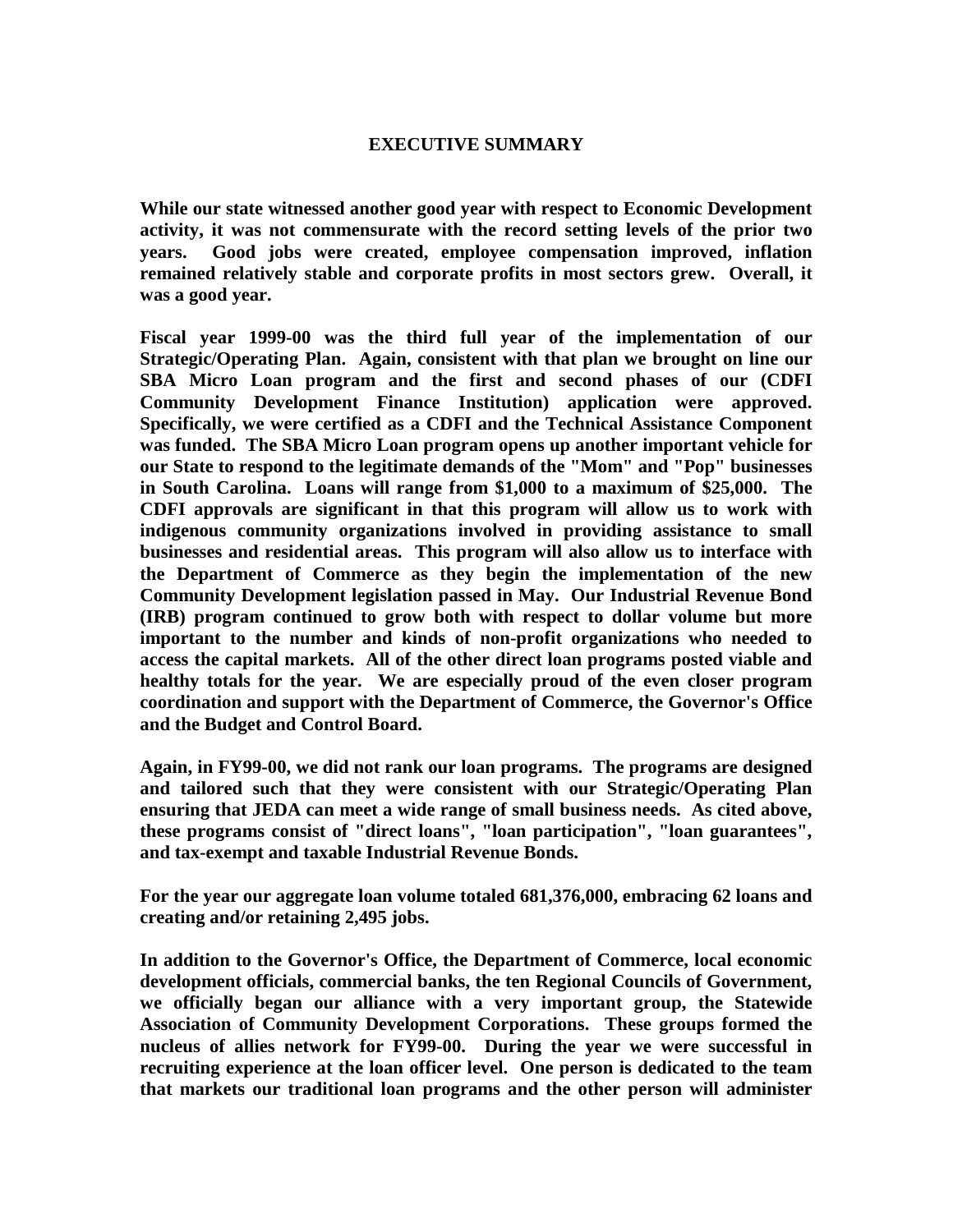**our Micro Loan program. We were successful in streamlining our application process and we are especially proud of our one page application for Micro Loan applicants. The challenge that remains is to further streamline the "application timeline" and to further streamline the legal documents required.**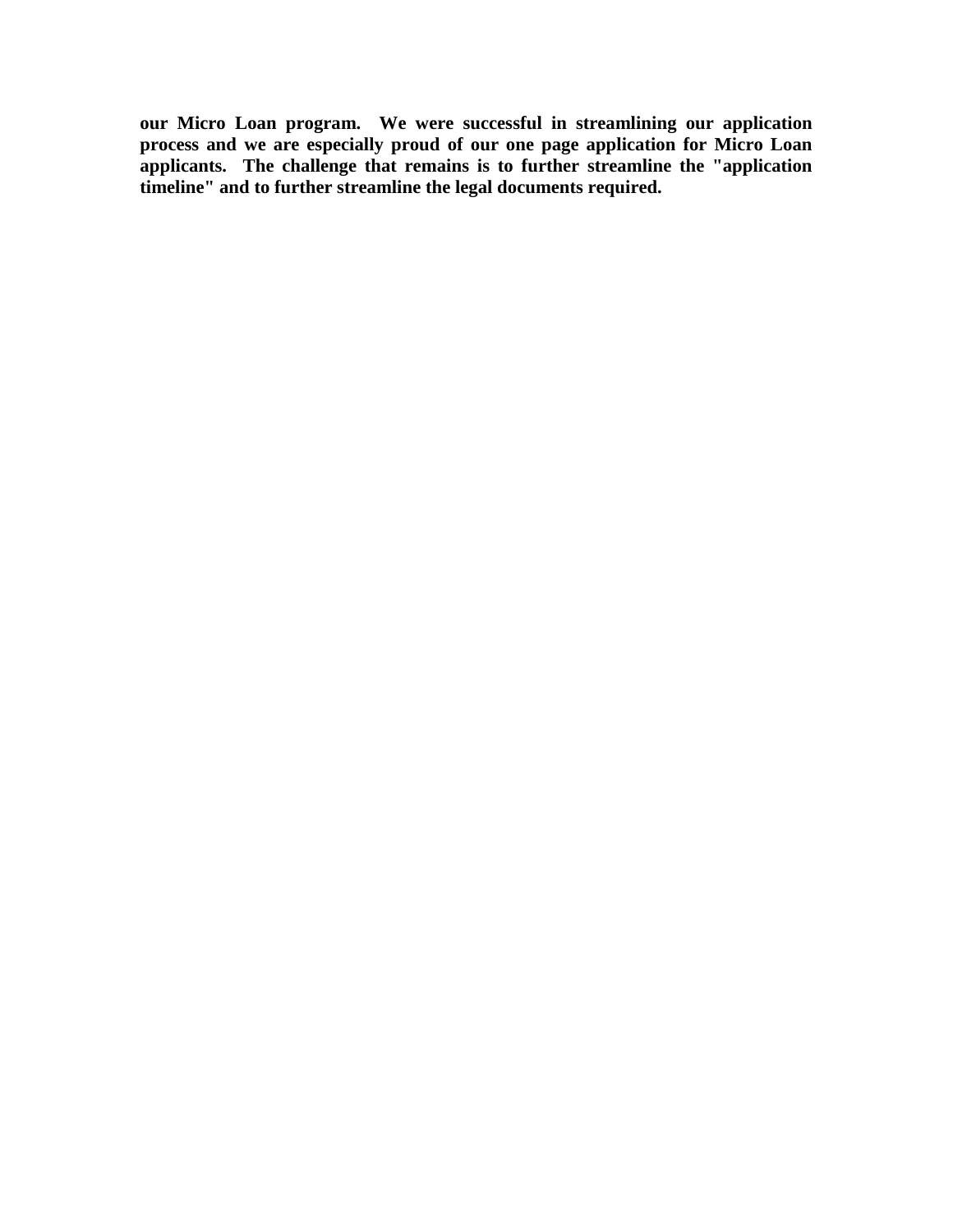# **MISSION STATEMENT**

**The South Carolina Jobs-Economic Development Authority, created by an act of the General Assembly by Section 41-43-30 is a quasi-public instrument of the State. The purpose of the Authority is to develop the business and economic welfare of the State of South Carolina through loans, investments, and the financial promotion of export of goods and services produced within the State. Such efforts are aimed at providing maximum opportunities for the creation and retention of jobs by the small and middle market business sector, thereby allowing the State and its citizens to prosper and enjoy a quality of life unsurpassed.**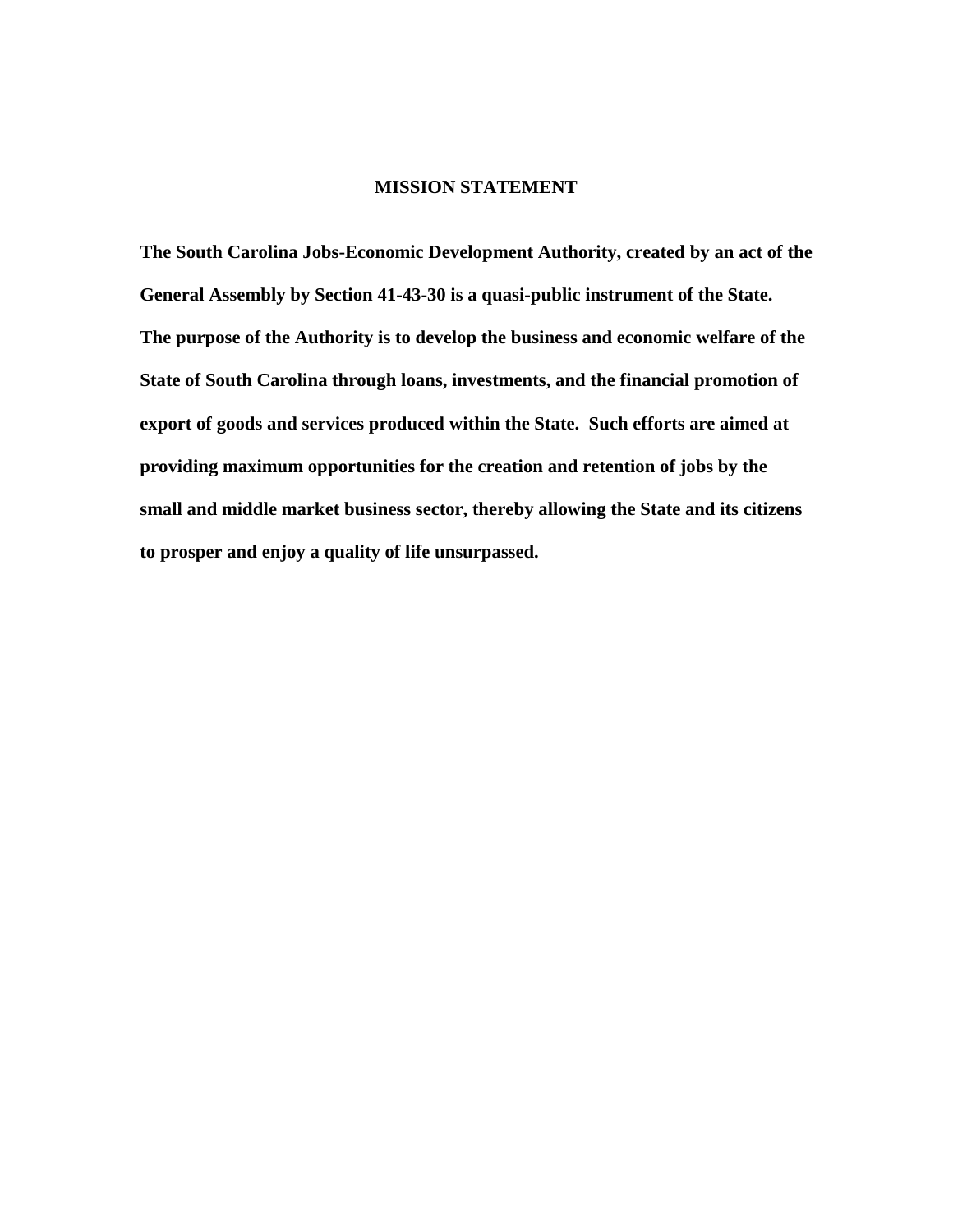## **PROGRAM GOALS**

**To expand job opportunities and enlarge the tax base of the state and its local governments by providing financial and capital resources to the small and middle market business community through the following programs.**

**Commercial Loan Programs Community Development Block Grant (CDBG) Loan Program The Commercial Loan Program for Rural Communities (SCDDA) Micro Enterprise Loan Program (Micro) Economic Development Authority (EDA) Loan Program**

**Public Finance Programs Tax-Exempt Industrial Revenue Bond Program Taxable Industrial Revenue Bond Program**

**Special Finance Loan Programs Export Working Capital Guarantee Loan Program (EWCG) Carolina Capital Investment Revolving Loan Program (CCIC) Job-Development Loan Program (JDLF) Intermediary Relending Program (IRP) Carolina Business Resources (CBR) Small Business Administration (SBA)**

#### **PROGRAM OBJECTIVES**

**Commercial Loan Program**

**Projected Loan Goals - 14% increase over prior year actual Actual Dollars Loaned - 28% decrease from prior year actual Jobs created/retained during the year - 166 Dollar increase over established goals - 37% decrease**

**Public Finance Programs**

**Projected Loan Goals - 66% decrease from prior year actual Actual Dollars Loaned - 223% increase over prior year actual Jobs created/retained during the year - 1560 Dollar increase over established goals - 665% increase**

**Special Finance Programs**

**Projected Loan Goals - 33% decrease from prior year actual Actual Dollar Loaned - 10% decrease from prior year actual Jobs created/retained during the year - 769 Dollar increase over established goals - 135% increase**